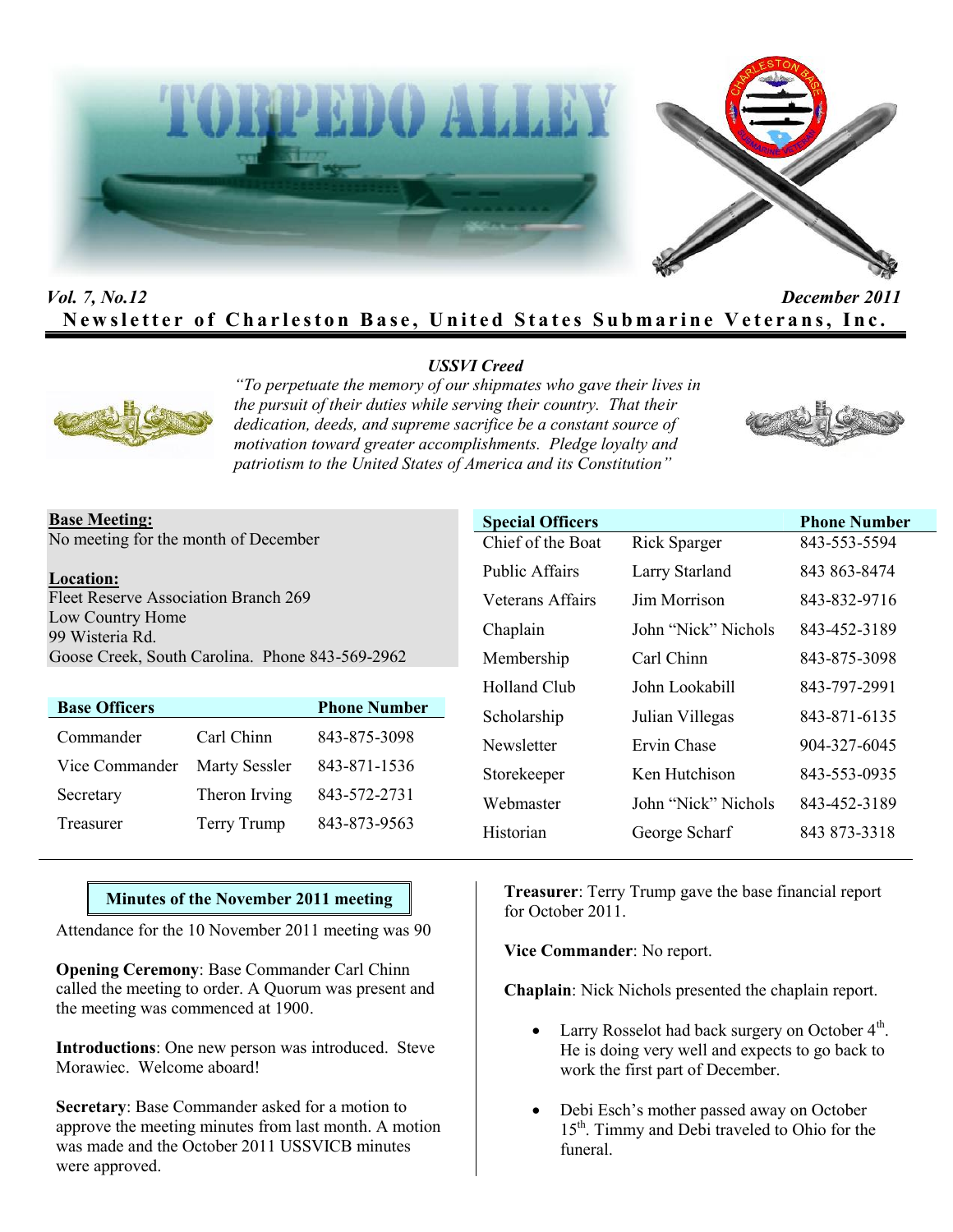- Andy & Chrys Anderson's daughter, Valerie Jean Graves, passed away recently after suffering a massive heart attack.
- E'laine Power, Stacy's wife, was scheduled to have knee surgery on October  $24<sup>th</sup>$ . A decision was made not to have the surgery as scheduled.
- Ken & Barbara Curtis are feeling much better. They had to travel to TN at the end of October due to the death of his aunt.
- Marty Sessler is recovering from his knee surgery in October.
- Jim Kimbrell is home and in some pain as he recovers from back surgery in October.
- Tom Lehman will be having hip replacement surgery on November  $14<sup>th</sup>$ .
- Pappy Henderson is having some health issues and is having a hard time getting out of the house. He enjoys visits so if you have the time go by to see him. He is one of our few remaining WWII heroes. BZ to Ken Hutchison, George Scharf, Roger Gibson, Lee Allison and Rick Wise for recently building a new ramp with handrail for Pappy's shed.
- EMCM(SS) William Kline departed on Eternal Patrol on October  $21^{st}$ . He was a 30 year veteran of the US Navy and the Submarine Service and retired from the Shipyard after 20 years. He was not a Charleston Base member.
- Walt Deal's sister in law passed away recently. This was his wife, Margie's, youngest sister.
- Rich Alkire will be having lung surgery on November  $16<sup>th</sup>$  at Roper.
- Rick Sparger (aka COB) will be having back surgery on November  $18<sup>th</sup>$  at St. Francis.
- Darlene Graham is recovering from gall bladder surgery.

Several follow-ups were made on those who've had surgery or illnesses in the last couple of months along with the base sending additional cards.

If you know of shipmates or spouses from other bases who are having a difficult time, had surgery, etc. and would like for USSVI Charleston Base to send them a card please send their name and address to the Chaplain via email or phone call.

Please have your pictures taken for the web site and also go there to complete your Page 2 for the Chaplain. Several follow-ups were made on those who've had surgery or illnesses in the last couple of months along with the base sending additional cards.

If you know of shipmates or spouses from other bases who are having a difficult time, had surgery, etc. and would like for USSVI Charleston Base to send them a card please send their name and address to the Chaplain via email or phone call.

**Membership:** Annual membership dues for next year (2012) were due by 1 October 2011. Pay your dues for next year as soon as possible to Carl Chinn.

**Public Affairs**: Larry Starland introduced himself as the new base PAO.

**Scholarship**: no report

**Veteran's Affairs**: no report

**Little David:** no report

**Holland Club:** no report

**SUBVETS WWII**: 8 December Sub Vets WWII Christmas party at Ryan's in Summerville.

**Historian**: no report

**Recreation Committee**: no report

**District Commander**: no report

**Chief of the Boat**: We had a great time at the hog roast, probably the best one yet!. Thanks for all the help! Veterans Day ceremony tomorrow at 1030, muster at 1000. Christmas parades as follows: 1 December in

Harleyville, 10 December in Ridgeville and 11 December in Summerville. SAINT PATRICK'S DAY PARADE – Ken Hutchinson

has agreed to pull the parade float to Savannah.

**Base Commander**: Carl reiterated the Christmas parade information.

We are still planning to participate in the St. Patrick's Day parade in Savannah. If you are going you need to look into motel reservations. March 17. USS Trigger and Grayling plaques available from new member.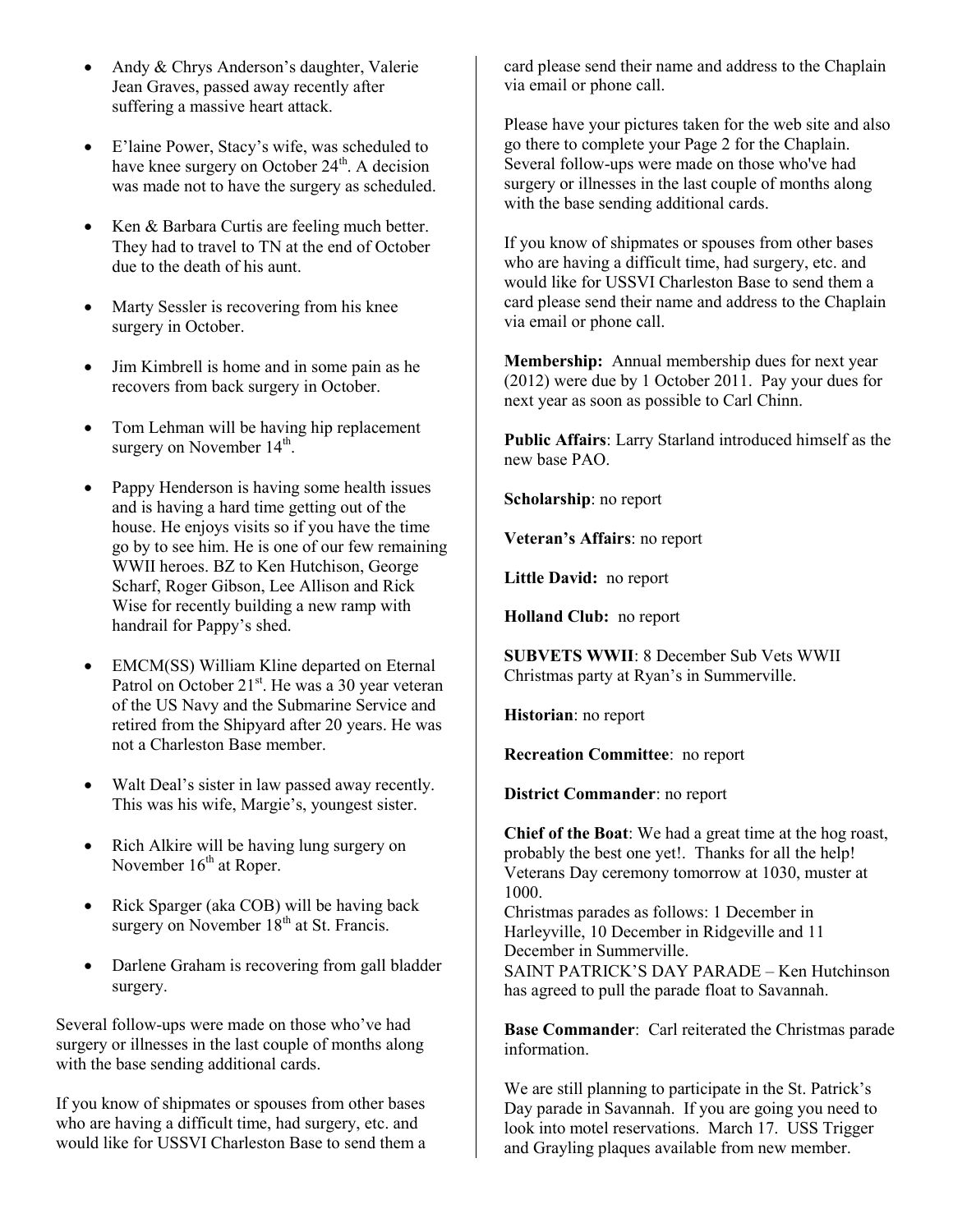One of our members has a gold dolphin hat that he donated for raffle to benefit the scholarship fund. Hat was sold to Dave Rein for \$12.

**Nuclear Historian**: Laying in bed test for military members.

**Fleet Reserve**: No report.

**Old Business**: none

**New Business**: Kaps4Kids presentation will be sometime in December, working with MUSC on a date.

**Good of The Order:** Old family housing at MenRiv is available for rent to retirees. Ray Sparks has brochures Marine Corps birthday today

Theron Irving has accepted appointment as Base Secretary.

Ron Kozlowski won the depth charge drawing and donated \$100 to the building fund.

**Meeting Adjourned**: Base Commander adjourned the meeting at 1945.



*"Don't tell mom I'm a submariner, she thinks I play piano in a whorehouse."*



Standrich Hopkins Evans Schnebel Horton Trump Werley Davis Curtis<br>Humbertson Samples Vandiver Emerson Humbertson Samples Vandiver Emerson<br>Rackley Ougourlian Collins Scharf Williams Hayes Semler Boatwright Helton

Semler Boatwright Helton<br>Cline Woodlev Baker Ougourlian Collins Scharf<br>Bailey Chinn Dygert

Williams Bailey Chinn Dygert<br>Hayes Semler Boatwright Helton

*"It's hard sometimes, but as long as we remember them around the campfire, they will live forever."*

### **December Submarines Lost:**

| <b>USS</b> Sealion | SS 195 | December 10, 1941 |
|--------------------|--------|-------------------|
| USS F-1            | SS 20  | December 17, 1917 |
| USS S-4            | SS 109 | December 17, 1927 |

# **December Events**

- December 8 WWII Subvets Christmas social at Ryan's in Summerville at 1130.
- December 10 Ridgeville Christmas Parade: Line up at 1100, Parade starts at 1200. Line up at South Main and Dorchester streets.
- December 11 Summerville Christmas Parade: Parade will start at 1400 (2:00). Line up information, TBD.



## **Holland Club inductee's for 2012**

| <b>Barnette</b> | George  |
|-----------------|---------|
| Hix             | Carol   |
| Hutchison       | Kenneth |
| Lindberg        | Thomas  |
| Moore           | Robert  |
| Mueller         | David   |
| Owens           | William |
| Paris           | Larry   |
| Rackley         | Emmett  |
| Scott           | Thomas  |
| Skorepa         | Thomas  |
| Sparks          | Warren  |
| Taylor          | David   |
| Wilson          | Lloyd   |
|                 |         |

If you should be on the list, and you're not, contact your Holland Club Chairman, John Lookabill.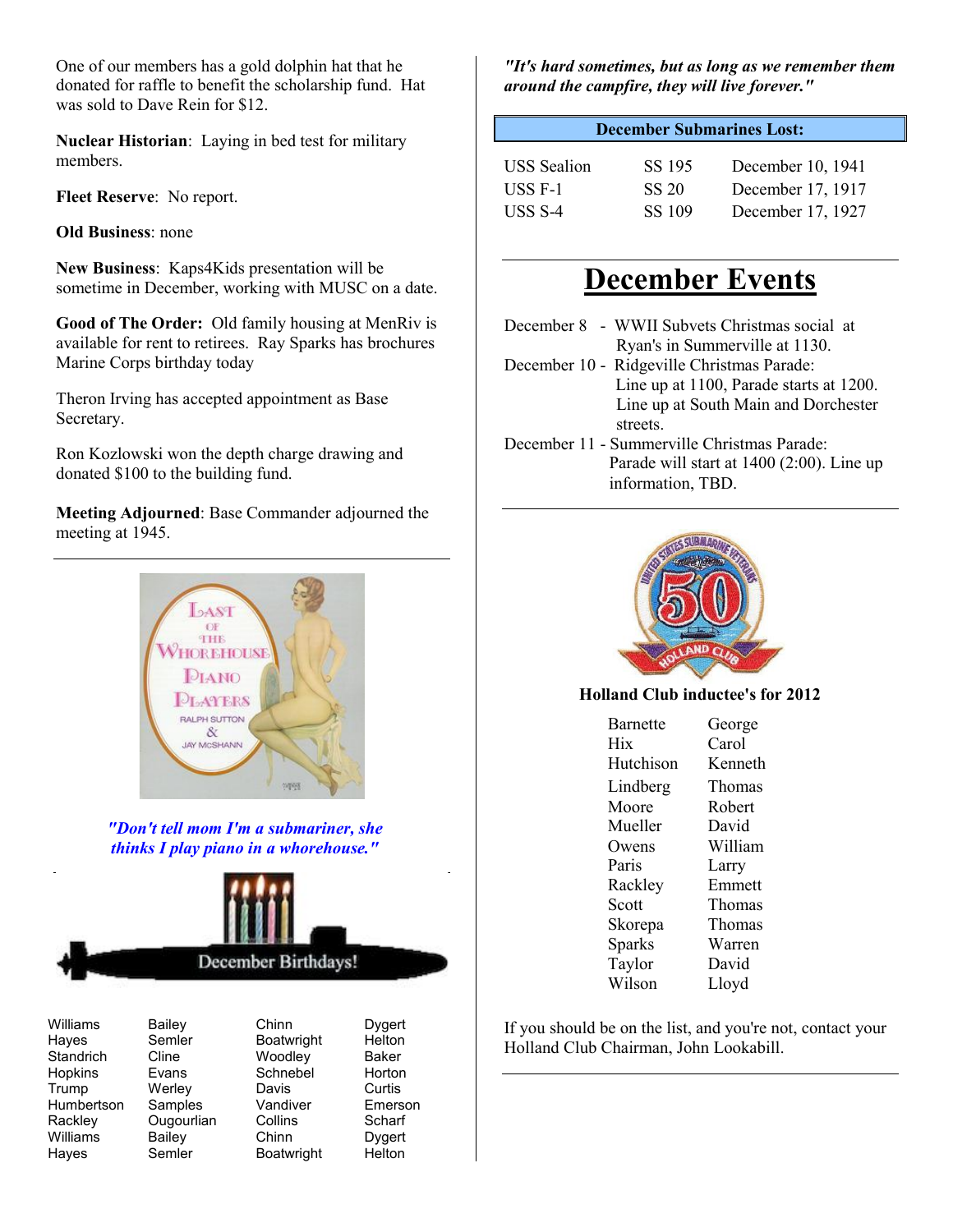#### **Remembering Pearl Harbor**

It began as an ordinary December day. People were gathered around the radio listening to a football game or planning holiday parties, not girding for battle. But on Dec. 7, 1941, when the first Associated Press report came over the radio at 2:22 p.m. Eastern Standard Time of a "bombing in Hawaii," the news was electrifying. Seventy years later, every American living now who heard it then can still tell you exactly what he was doing when he learned of the Japanese attack on Pearl Harbor. Even my mother and father, who are Americans of Chinese descent and were then only in their teens growing up in a war-torn and chaotic China, heard of this unimaginable attack. As they tried to survive amidst the domestic upheaval and foreign invasion in the land of their birth, the attack on Pearl Harbor was shocking news in a country itself devastated by tragedy and horrors.

Pearl Harbor marked a watershed in the nation's history and we knew it. What came after would be very different from what came before. It was the war that changed the world. "The Day of Infamy" thrust us into a conflict more than four years long that altered nearly every aspect of American life, large and small - from rationing gas and sugar to the harnessing of atomic power to the new role of women in the workplace. We united to defend our democracy. For more than 400,000, it would be the ultimate sacrifice.

That is why it is so important to remember the 70th anniversary of Pearl Harbor and all the 70th anniversaries of World War II events that follow. In 2003, Congress designated the National World War II Museum to preserve the memory of that global conflict, by telling the story of America in World War II - why it was fought, how it was won and what it means today. It is our mission to collect and hold not just the artifacts of war - the tanks, jeeps, bombers and firearms - but also the memories of the ordinary men and women who flew the planes, fought the battles and manned the factories that won for us a resounding victory.

But the National World War II Museum is more than just a memorial or a repository for this history. We are committed to studying, interpreting and conveying the priceless lessons and values of World War II to all future generations.

We work knowing that these are endangered memories. The World War II veterans are leaving us. Sixteen million Americans served in uniform in World War II. More than 90 percent are gone, according to the U.S. Department of Veterans Affairs. The war is moving from living memory to history. We must preserve and pass on the legacy of the "Greatest Generation," the details of their experiences in battle and on the home front, their service and sacrifice, so that today's children will know and understand the price of our freedom.

I invite you to New Orleans to see this work in action. On Dec. 7-9, for example, the museum will hold a threeday public conference featuring leading historians and renowned authors discussing Pearl Harbor and the first year of combat in the Pacific. The museum is expanding to accommodate our iconic artifacts. Next Veterans Day, we will proudly open the U.S. Freedom Pavilion: The Boeing Center, an extraordinary addition featuring tributes to all branches of military service, six aircraft including the Boeing B-17 "Flying Fortress," and a **"virtual" submarine experience recreating the last war patrol of the USS Tang**. Our distance education initiatives, social media and online exhibits bring the experience and memories of World War II to people far and wide.

Copyright 2011 The Washington Times, LLC

## **Navy to christen submarine Mississippi in Conn.**

The Associated Press

GROTON, Conn. — The Navy is counting down to the christening of the submarine Mississippi at a shipyard in Groton.

Officials including Secretary of the Navy Ray Mabus are expected to attend the ceremony on Dec. 3 at General Dynamics Electric Boat.

Construction on the Virginia-class attack submarine began in February 2007. It's expected to be commissioned at a ceremony next June in Gulfport, Miss.

The sub is the fifth Navy vessel to carry the name Mississippi.

Electric Boat and Newport News Shipbuilding in Virginia take turns delivering the Virginia-class subs, which cost about \$2.6 billion each. They have capabilities that allow them to perform better in shallow water than other subs and were designed to help provide better support for special forces, an increasingly important aspect of naval strategy.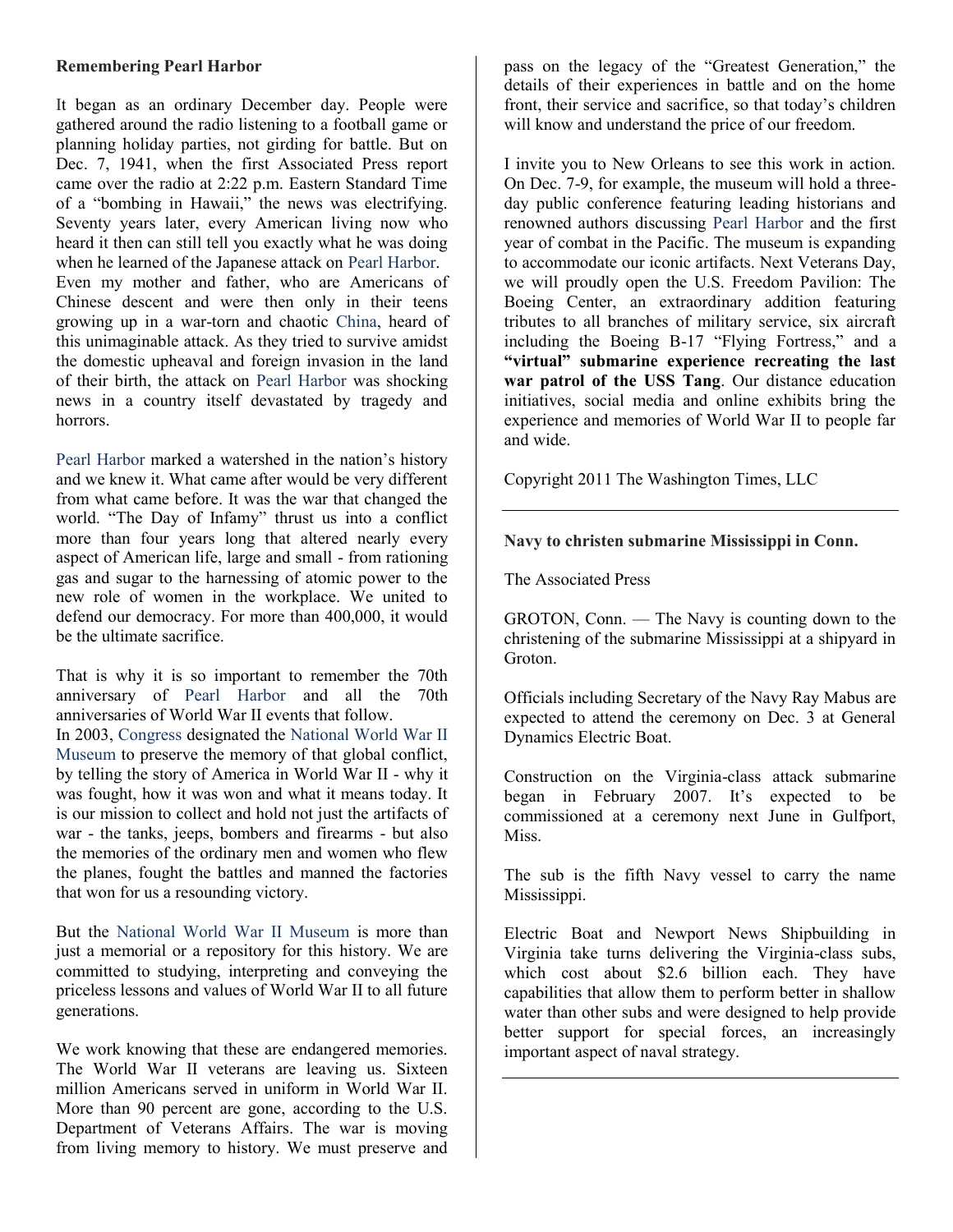## **U.S. military legacy rubs off on Iraqi youth**

By Bushra Juhi - The Associated Press

BAGHDAD — After more than eight years in Iraq, the departing American military's legacy includes a fledgling democracy, bitter memories of war, and for the nation's youth, rap music, tattoos and slang.

In other words, as the Dec. 31 deadline for completing their withdrawal approaches, U.S. troops are leaving behind the good, the bad and what "Lil Czar" Mohammed calls the "punky."

Sporting baggy soldiers' camouflage pants, high-top sneakers and a back-turned "N.Y." baseball cap, the chubby 22-year-old was showing off his break-dancing moves on a sunny afternoon in a Baghdad park. A \$ sign was shaved into his closely cropped hair.

"While others might stop being rappers after the Americans leave, I will go on [rapping] till I reach N.Y.," said Mohammed, who teaches part-time at a primary school.

His forearm bore a tattoo of dice above the words "GANG STAR." That was the tattooist's mistake, he said; it was supposed to say "gangsta."

Eight million Iraqis — a quarter of the population have been born since the U.S.-led invasion of 2003, and nearly half the country is under 19, according to Brett McGurk, a fellow at the Council on Foreign Relations in New York and, until recently, senior adviser to the U.S. Embassy in Baghdad.

So after years of watching U.S. soldiers on patrol, it's inevitable that hip-hop styles, tough-guy mannerisms and slangy English patter would catch on with young Iraqis.

Calling themselves "punky," or "hustlers," many are donning hoodie sweat shirts, listening to 50 Cent or Eminem and watching "Twilight" vampire movies. They eat hamburgers and pizza and do death-defying Rollerblade runs through speeding traffic. Teens spike their hair or shave it Marine-style. The "Iraq Rap" page on Facebook has 1,480 fans.

To many of their fellow Iraqis, the habits appear weird, if not downright offensive. But to the youths, it is a vital part of their pursuit of the American dream as they imagine it to be.

"Lil Czar" Mohammed, a Shiite Muslim, says he was introduced to American culture by a Christian friend, Laith, who subsequently had to flee the anti-Christian violence that broke out in Baghdad. "I had nothing to help my friend, he left," he said. "But when I get the money and become a rich boss, I will tell my friend Laith to come back."

Meanwhile, he said, he is trying to record a rap song in Arabic and English. "It is about our situation. About no jobs for us."

"I love the American soldiers," said Mohammed Adnan, 15, who pastes imitation tattoos on his arm. Adnan lives in the Sadr City, the Baghdad base of followers of anti-American cleric Muqtada al-Sadr, who has threatened violence against U.S. troops if they stay beyond 2011. But, surprisingly, Adnan says the U.S. gangsta look is accepted in his neighborhood.

"All young men in Sadr City wear the same clothes when we hang around," he said. "Nobody minds. And we're invited to weddings or celebrations where we perform break-dancing."

It all adds up to a taste of the wide world for a society which lived for decades under Saddam Hussein's dictatorship that deprived them of satellite TV, cell phones and the Internet, and then through invasion, terrorism and sectarian killing.

Not all Iraqis welcome the culture the Americans brought. Fawzia A. al-Attia, a sociologist at Baghdad University, says one result is that young Iraqis now reject school uniforms, engage in forbidden love affairs and otherwise rebel against their elders.

"There was no strategy to contain this sudden openness," she said. "Teenagers, especially in poor areas where parents are of humble origin and humble education, started to adopt the negative aspects of the American society because they think that by imitating the Americans, they obtain a higher status in society.

"These young Iraqi people need to be instructed," she said. "They need to know about the positive aspects of the American society to imitate."

Like many Iraqis, high school student Maytham Karim wants to learn English. But the English he hears most often from his peers — and mostly those who listen to American music — is laden with profanity.

"The F- and the 'mother' words are used a lot, which is a very negative thing," Karim said.

As U.S. forces began closing their bases Iraqis rummaged through their garbage for discarded uniforms, caps and boots to sell to youngsters who pay top dollar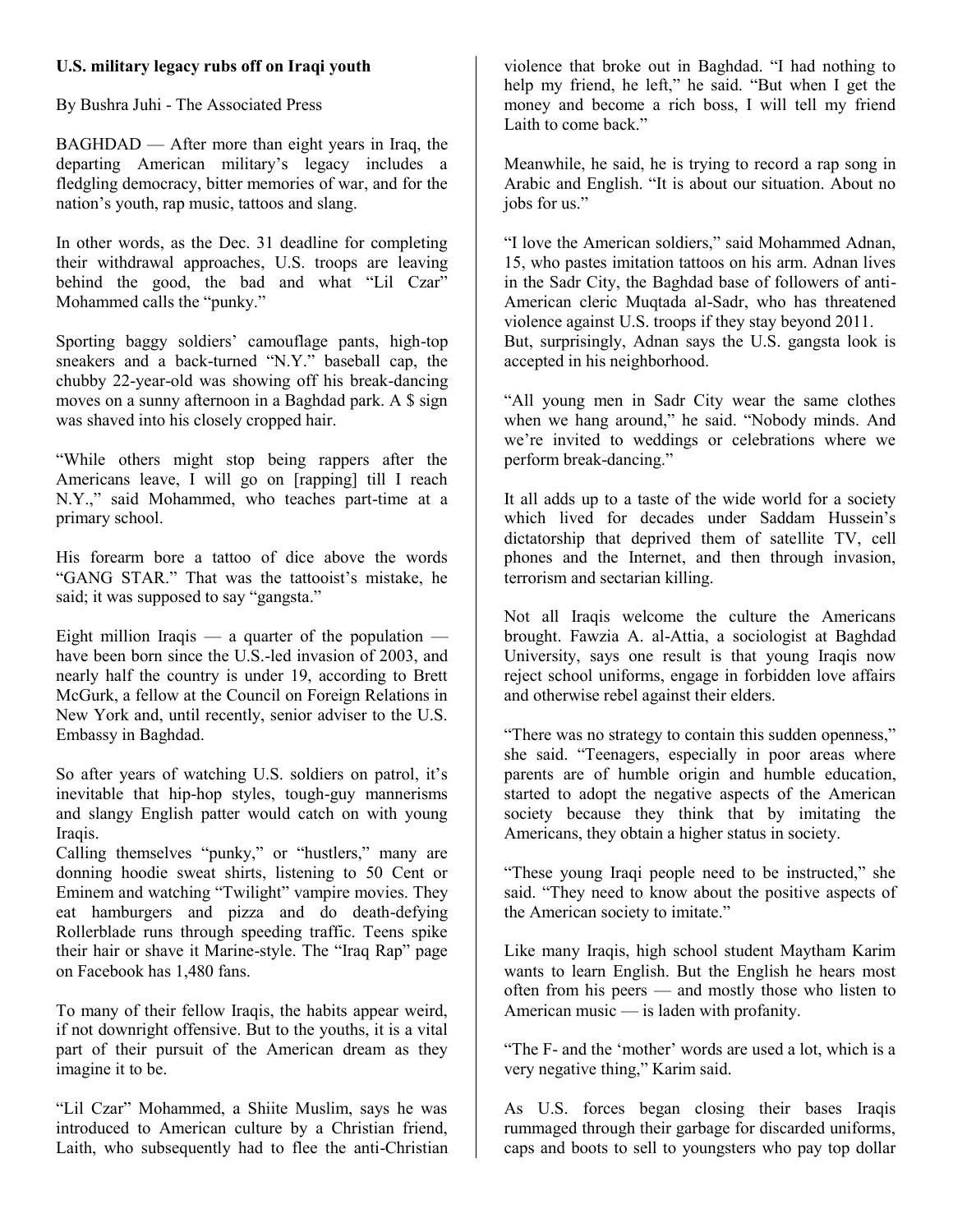to dress like soldiers. Baghdad's tattoo business is also booming. Hassan Hakim's tattoo parlor in affluent Karradah neighborhood is covered with glossy pictures of half-naked men and women showing off their ink, regardless of Islam's strictures on baring the skin.

The storefront caused a stir when it opened last summer, but complaints soon died down and the business is thriving.

"Iraqi youth are eager in a very unusual way to get tattoo on their bodies, probably because of the American presence here," said Hakim, 32, who is attending graduate school at Baghdad's Fine Arts Academy. "Four years ago, people were concealing their tattoos when in public, but now they use their designs to show off. It is the vogue now."

Most of Hakim's customers are Iraqi security guards imitating their American counterparts. They demand tattoos of coffins, skulls, snakes, dragons, bar codes, Gothic letters and crosses. Female customers prefer flowers and butterflies on their shoulders. Also, many young women now dare to wear tight tops and hiphugging jeans with their hijabs, or head coverings. Some also sport miniature dogs.

Showbiz and military chic aside, young Iraqis agree that the American troops opened their minds to the outside world. The wait for a place in an English classes, for example, can last months.

"I found that all Iraqis want to learn English," said Nawras Mohammed, and using the Internet or watching satellite TV is fine. But users need to be selective, the 24-year-old college graduate said.

"The positive and the negative aspects of the American presence," she said, "depend on us."

## **Amphib CO's 'good time' ended his career**

By William H. McMichael - Staff writer

The commanding officer of the dock landing ship Gunston Hall could not believe he was under the scrutiny of the Naval Criminal Investigative Service for sexual harassment.

"I was completely shocked and caught off-guard," Cmdr. Fred Wilhelm told an NCIS agent at the outset of his Aug. 2, 2010, interview.

But Wilhelm later acknowledged a free-spirited nature with a comment that, when viewed in the context of his

abuse of alcohol and numerous complaints from female officers, seemed to sum up the entire problem on the ship in 2009 and 2010.

"I will say that I enjoy having a good time," Wilhelm said, according to the NCIS investigation obtained by Navy Times.

It was too good a time and too loose a command climate for the Naval Surface Force Atlantic commander, who dressed down Wilhelm during an August 2010 nonjudicial hearing in his Norfolk office before relieving him of his command.

Wilhelm acknowledged elements of his subordinates' complaints about his off-ship partying, but said his drinking was moderate. "I do not consume more than seven beers on liberty," he said. "I may have some beers and some occasionally [sic] shots, but I always make sure either [names redacted] is with me to make sure I don't get overly intoxicated."

On at least one occasion, Wilhelm did need some help. After a hail-and-farewell event during a port call in Souda Bay, Greece, he admitted getting sick after drinking and throwing up on his shoes while riding a liberty bus back to the ship. He blamed it on inadvertently swallowing some chewing tobacco. Wilhelm was highly social.

"There was a lot of pressure to go out," a female officer said. "He would tell us that there were other people to take our [duty] positions so that we could go out with him"

"He would address the crew on managing their alcohol and not going out and drinking too much, but then would do exactly that himself," another female officer said. "In the past, he has addressed the crew with a hangover from the night before."

The Navy provided only a rough sketch of the conduct and climate when it announced Wilhelm's relief last year. But the NCIS investigation Rear Adm. Dave Thomas relied upon to mete out discipline, although heavily redacted, is almost a clinic on the wrong way for commanding officers to comport themselves, especially male COs leading female officers.

The document was released to Navy Times through the Freedom of Information Act more than a year after the initial request. All names and ranks were blacked out, but a Navy official familiar with the investigation confirmed Wilhelm's statement, providing a crossreference to details in others' statements.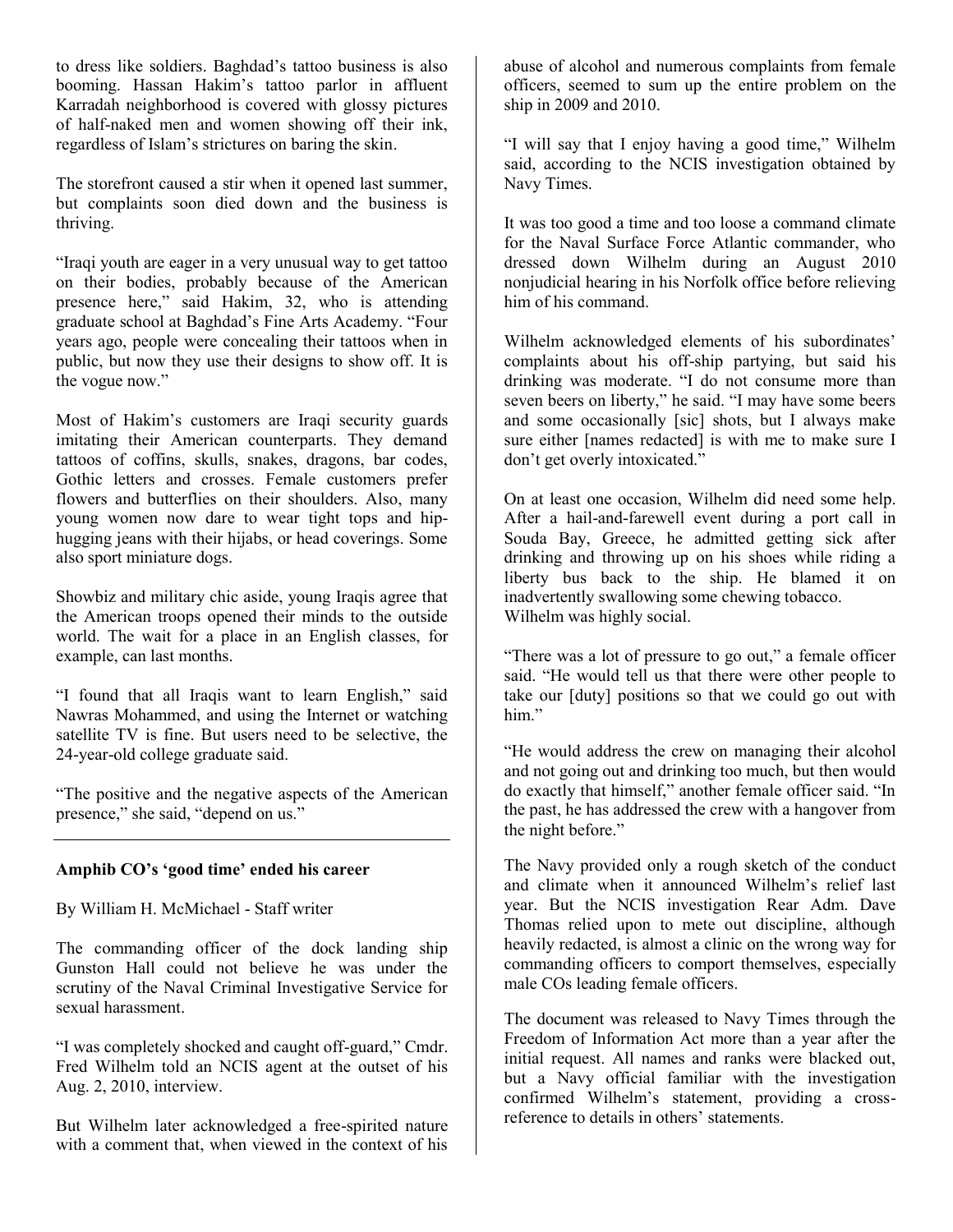Alcohol abuse was a common thread running through the 176-page investigation. But the larger problem, and the initial basis for the investigation, was Wilhelm's apparent propensity for touching his female officers, and making or condoning others' sexually suggestive jokes and comments.

During a wardroom conversation, a female officer remarked how she'd been startled earlier by someone who had come up behind her. Wilhelm remarked, "So ... you like it from behind?" A common joke was of the "that's what she said" variety — if someone said something like, "That was hard," the response would be, "That's what she said."

A female officer said she was preparing to go on leave in June 2009 to get married. Wilhelm, she said, pulled her into his stateroom and said she "better not get f—— pregnant on my honeymoon." In May 2010, she left the ship to attend a school in Newport, R.I., but scored only a 76 — one point above passing — on her first test. The score got back to Wilhelm, who told another female officer that she'd probably scored poorly because she was "banging" her husband the night before, she said.

After the commanding officer of the dock landing ship Fort McHenry was fired in December 2009 for fraternizing with an unidentified crew member, one of Wilhelm's officers told NCIS that he called her three times in a matter of minutes to ask if she knew a certain crew member on Fort McHenry and whether "she was hot." She put him off, but a few minutes later, when she subsequently asked permission to enter the wardroom, she said Wilhelm loudly announced, "We can't have sex!" "I was stunned and felt sick and said, 'What?' " she told an agent. "He thought I didn't hear him so he repeated, "We can't have sex!" like he was insinuating that I had propositioned him. He then called her over and again asked about the crew member on Fort McHenry.

A female officer said that in early 2010, when the ship was deployed to Haiti, she made a comment in the wardroom that she was hungry. Wilhelm, she said, asked her if she was pregnant. She replied, "No sir, I'm not." She said he replied, "Good, because if you were, I'd hand you a coat hanger."

A male officer assigned to Destroyer Squadron 60 told NCIS that while he felt Wilhelm was "very professional," he also had an attitude of "work hard, play hard." He also found it "odd" that the nightly operations intelligence brief would "always start off with a joke. ... The jokes in my opinion were inappropriate."

Then there was the touching. One female officer was on the ship's bridge when Wilhelm came up behind her and

"grabbed me on my sides just under my bra line. I turned around and told him to stop." Instead, she said, "He picked me up and held me up in the air a moment before letting me down. I wasn't even in his way."

On two occasions, Wilhelm admitted that he picked up a female officer — once on the ship's bridge — and held her in a fireman's carry. No training was apparently underway at the time.

An unidentified officer told NCIS that on one such occasion, he said to Wilhelm, "Sir, you can't pick up the ensigns." Wilhelm asked him why, and the officer said that others were watching.

The touching wasn't done with a sexual overtone, Wilhelm said. "I have a coaching leadership style," he said. "I regularly put my arm around male and female staff when encouraging them. I have occasionally poked the sides of female officers to get their attention."

Wilhelm also defended the loose talk. "All of the sexual jokes and comments I participated in seemed in my opinion to encourage a free and laid-back atmosphere," he said, adding that morale was low when he took command in April 2009 and that he "wanted to create an atmosphere where officers and department heads felt comfortable and more like a family."

"I never received any complaints from any personnel that anyone was offended or uncomfortable about the jokes or comments," Wilhelm said.

## **RELIEVED OF COMMAND**

Thomas didn't think it was funny. On Aug. 12, 2010, Thomas found Wilhelm guilty of sexual harassment, maltreatment of a subordinate, simple assault, conduct unbecoming an officer, drunk and disorderly conduct and use of indecent language, and relieved him of his command. Wilhelm was one of 17 COs relieved for cause in 2010; at least two cases were related to drinking.

Thomas also disciplined the executive officer, Cmdr. Kevin Rafferty, for dereliction of duty, and the ship's top enlisted, Command Master Chief (SS) Wayne Owings, for dereliction of duty, sexual harassment and simple assault. Both had already transferred.

Wilhelm left the Navy on Sept. 30, 2011, according to Navy Personnel Command. His whereabouts are unknown, so Navy Times was unable to reach him for comment.

The inquiry was launched by an anonymous complaint to the SURFLANT inspector general hotline regarding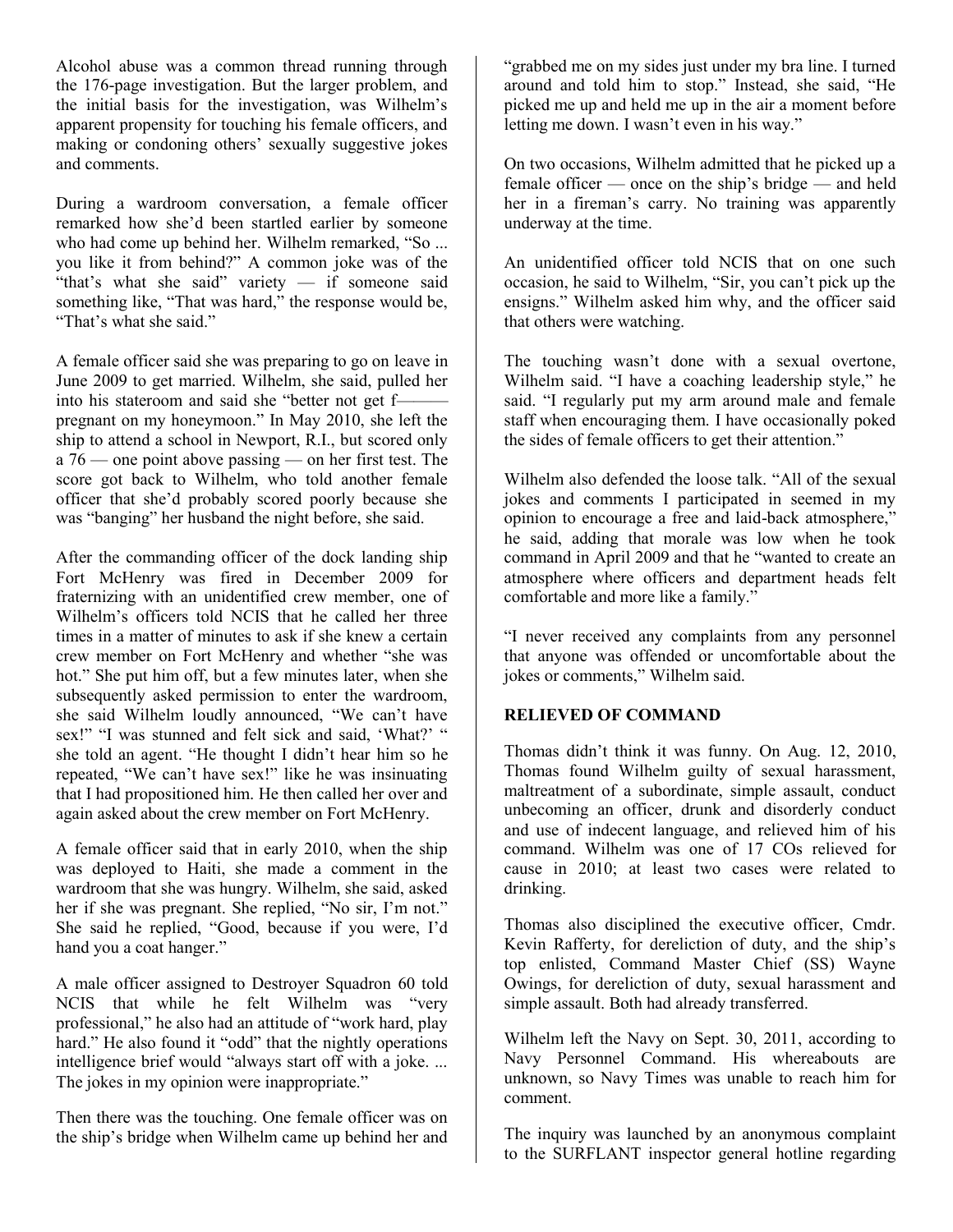sexual harassment by the Gunston Hall command staff. The IG findings led to an NCIS investigation during July and August 2010.

The difference in tone between the statements of male and female officers is striking. Most of the men generally said they saw nothing inappropriate. "Nothing that seemed offensive. ... I would characterize these jokes as 'soft core' and nothing I would be offended to have my wife hear or be told," one said.

One male officer countered the women's complaints about ribald comments, saying that the women in the wardroom "engaged in these jokes and stories more than the males." Still, he said, "the wardroom was too casual and was crossing the line for what should be acceptable."

The presence of outsiders tamped down the hijinks. "The command is completely different" with visitors aboard, one female officer said. Underway visitors in 2010 included Africa Partnership Station officers and members of the DESRON 60 command staff.

A female officer assigned to DESRON 60 embarked on Gunston Hall said she spoke with Wilhelm about a lack of professionalism within the wardroom, particularly during the evening briefs.

She said he told her that one of his goals had been to improve morale and cohesion; he "acknowledged that obviously he'd let things go a bit too far but would rectify the situation."



#### **Russia threatens to aim missiles at U.S. sites**

#### The Associated Press

MOSCOW — Russia will deploy new missiles aimed at U.S. missile defense sites in Europe if Washington goes ahead with the planned shield despite Russia's concerns, President Dmitry Medvedev said Wednesday.

Russia will station missiles in its westernmost Kaliningrad region and other areas if Russia and NATO fail to reach a deal on the U.S.-led missile defense plans, he said in a tough statement that seemed to be aimed at rallying domestic support.

Russia considers the plans for missile shields in Europe, including in Romania and Poland, a threat to its nuclear forces, but the Obama administration insists they are meant to fend off a potential threat from Iran.

Moscow has agreed to consider NATO's proposal last fall to cooperate on the missile shield, but the talks have been deadlocked over how the system should operate. Russia has insisted the system should be run jointly, which NATO has rejected.

Medvedev also warned that Moscow may opt out of the New START arms control deal and halt other arms control talks if the U.S. proceeds. The Americans had hoped the treaty would stimulate progress on further ambitious arms control efforts, but such talks have stalled over tension on the missile plans.

"The United States and its NATO partners as of now aren't going to take our concerns about the European missile defense into account," a stern Medvedev said, adding that if the alliance continues to "stonewall" Russia, it will take retaliatory action.

The U.S. plan calls for placing land- and sea-based radars and interceptors in European locations over the next decade and upgrading them over time.

Medvedev warned that Russia will deploy short-range Iskander missiles in Kaliningrad, a Baltic Sea exclave bordering Poland, and place weapons in other areas in Russia's west and south to target U.S. missile defense sites.

Medvedev added that prospective Russian strategic nuclear missiles will be fitted with systems that would allow them to penetrate prospective missile defenses.

He and other Russian leaders have made similar threats in the past, and the latest statement appears to be aimed at domestic audience ahead of Dec. 4 parliamentary elections.

Medvedev, who is set to step down to allow Prime Minister Vladimir Putin reclaim the presidency in March's elections, leads the ruling United Russia party list in the parliamentary vote.

## **U.S., Russia spar over pace of arms talks U.S. to stop providing data to Russia on military forces in Europe**

By Desmond Butler - The Associated Press

WASHINGTON — The United States said Tuesday it will stop providing data to Russia on non-nuclear military forces in Europe, a sign the Obama administration is growing frustrated at the pace of arms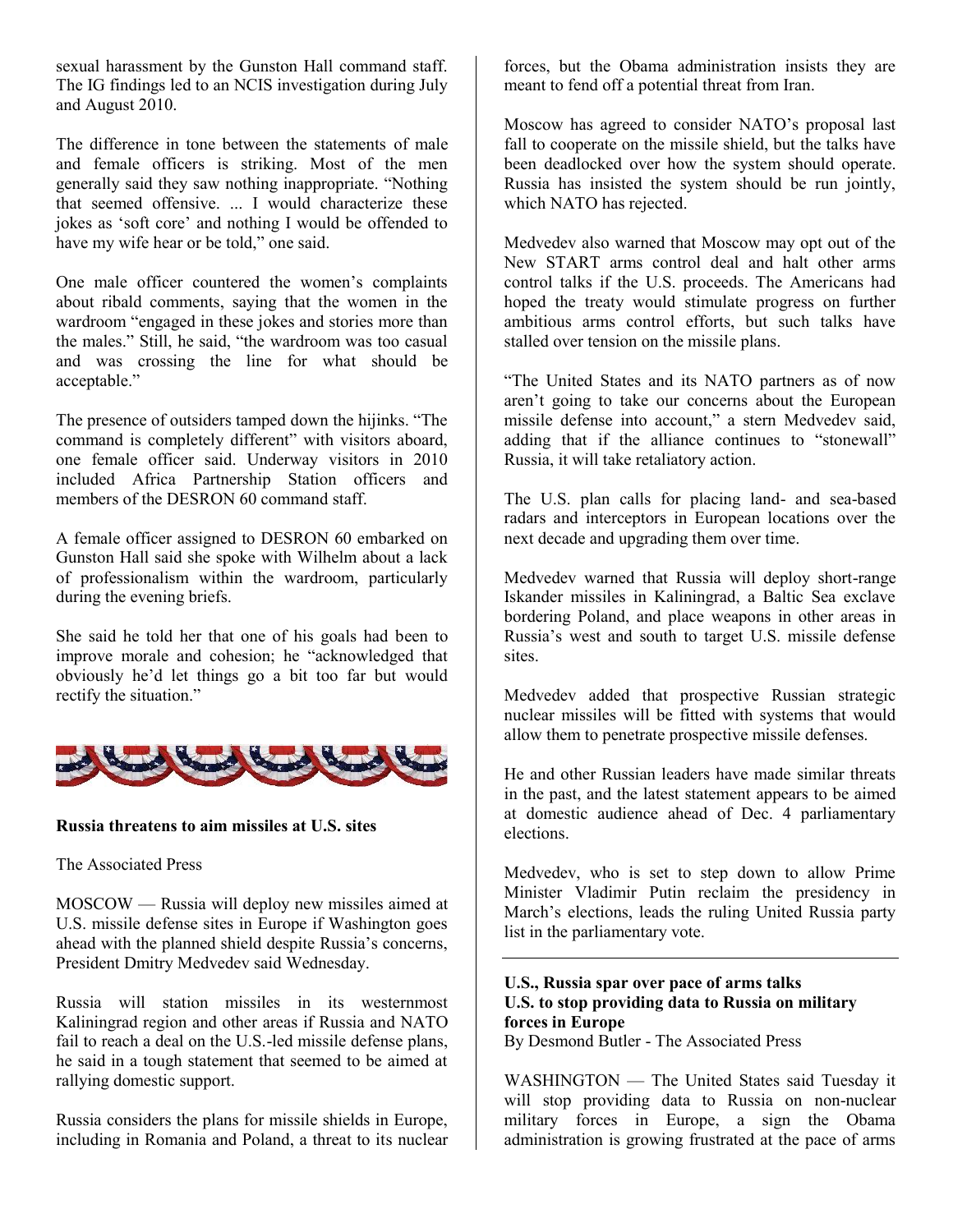control negotiations with Moscow.

The move follows failed talks aimed at reviving a treaty that governs the number and position of troops and conventional weapons that are stationed in Europe.

In 2007, Russia suspended its observance of the Conventional Forces in Europe Treaty. But the United States and allies had continued to meet the treaty's obligations by providing Russia with data on their forces.

The United States decided to halt that cooperation because the talks with Russia had dragged on too long. European allies, who are also signatories to the CFE treaty, were also expected to stop sharing data with Russia.

In a statement, U.S. State Department spokeswoman Victoria Nuland said the United States is prepared to resume data exchange with Russia, if Moscow meets its treaty obligations.

Nuland later said that she hoped the move would spur Russia, four years after suspension of the pact.

"We think it's important to take some countermeasures vis-a-vis Russia and maybe this will crystalize the mind in terms of our ability to get back to the table," she said. The Obama administration has made improving relations with Russia a priority and has seen some success, including the ratification of a major new nuclear arms control treaty that came into force this year.

The administration had hoped that treaty, known as New Start, would stimulate progress on a more ambitious arms control agenda with Russia. But talks have stalled amid tensions over U.S. missile defense plans in Europe. The suspension of data exchange is mostly symbolic because the United States and its allies will continue to provide the same information to other signatories of the treaty, including Russia's allies, like Belarus, which could pass it back to Russia.

The treaty, which was signed in 1990, limits the number of tanks, aircraft and other heavy non-nuclear weapons that could be deployed west of the Ural Mountains the edge of European Russia. A new revised version was signed in 1999, but NATO countries declined to ratify it. The West had insisted that Russia must honor a promise to pull out its troops from Georgia and the breakaway region of Trans-Dniester in Moldova before they would ratify the new version.

Russia has said the original treaty became obsolete after several former Soviet republics and satellite nations joined NATO. Former President Vladimir Putin, who now serves as a powerful prime minister, has said that the CFE treaty limited the nation's ability to respond to threats on its own territory.

### **Admiral Osborne Scholarship Fund**

We are offering a Charleston Base Challenge Coin for sale. ALL proceeds go into the scholarship fund. Coins only cost \$7 each for an additional \$1 is a protective plastic capsule. To get your coin(s) see Julian Villegas or Carl Chinn.



#### **Medicare Premiums 2012**

On 27 OCT Medicare officials announced the new Part B premium rates for  $2012$  – and they were significantly lower across the board than most people had expected. And for the first time in memory, large numbers of seniors will actually see their premiums drop significantly. Most beneficiaries with incomes under \$85,000 (or \$170,000 for couples) will see a small increase in monthly premiums from \$96.40 to \$99.90 – an increase of 3.6%. But for some in that category (specifically, those who first became eligible for Medicare in 2010 and 2011) the \$99.90 rate will be less than what they paid in 2011. Similarly, beneficiaries with incomes above \$85,000 (\$170,000 for married couples) will see their premiums drop by \$20-\$50 per month.

Why the declines? Because these two groups (new eligibles and upper-income beneficiaries) were hit with extra premium hikes for the past two years. That happened because the law generally bars any drop in Social Security benefits when there's no COLA. That means most people had their Part B premiums frozen for the last two years. But new eligibles and upper-income people were exempt from the freeze, so they absorbed not only their share of the 2010 and 2011 hikes, but also had to cover the share of all of the "frozen" beneficiaries. Now that the premiums for those 75% of beneficiaries who were held harmless are able to rise, Medicare was able to lift the extra premium burden previously imposed on the unprotected 25%. The bottom line: almost every Medicare-eligible will be paying lower premiums in 2012 than had been predicted, and a significant number will be paying much less.

 $\mathcal{L}_\text{max}$  , and the contract of the contract of the contract of the contract of the contract of the contract of